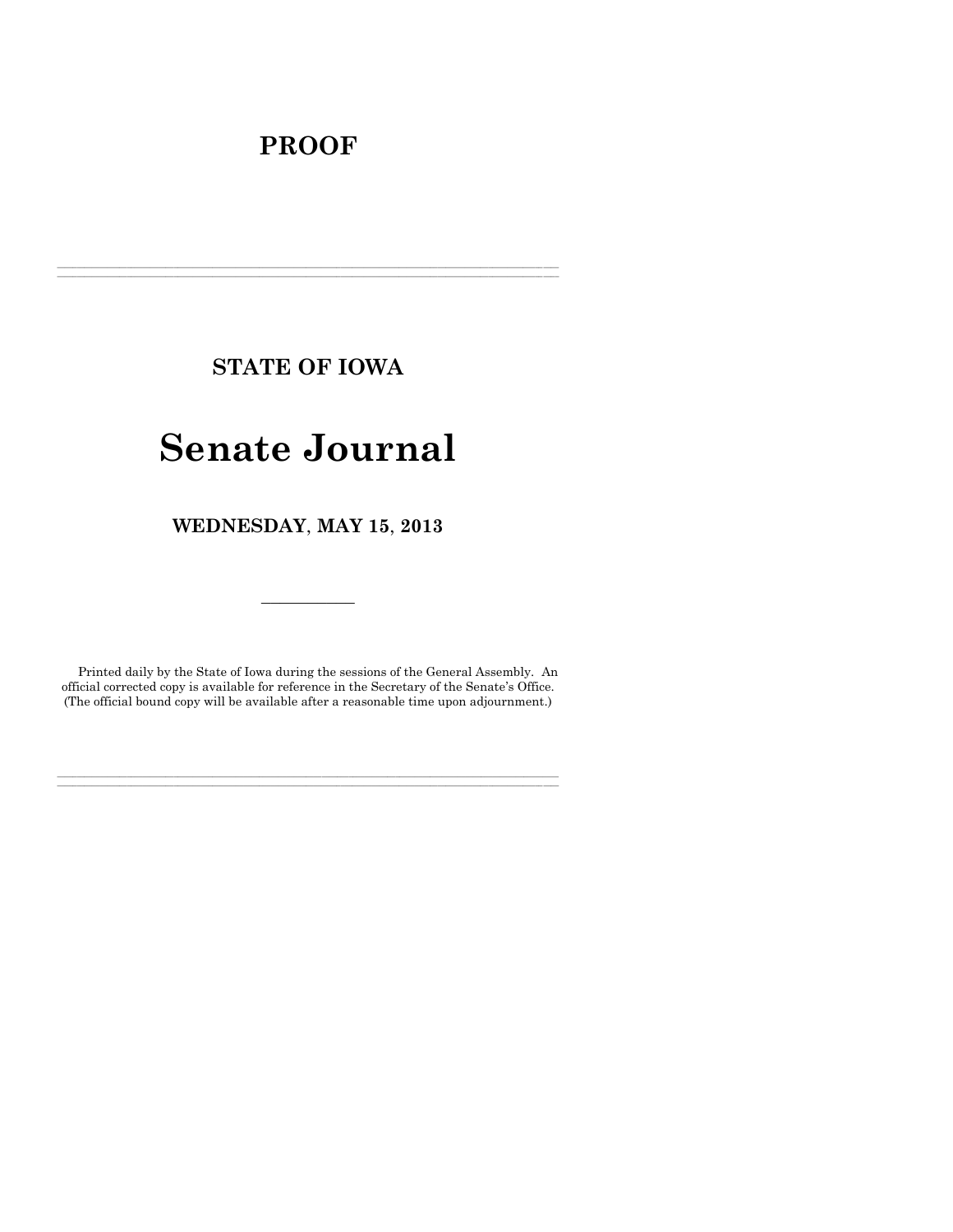# **JOURNAL OF THE SENATE**

 $\frac{1}{2}$ 

ONE HUNDRED TWENTY-SECOND CALENDAR DAY SEVENTIETH SESSION DAY

> Senate Chamber Des Moines, Iowa, Wednesday, May 15, 2013

The Senate met in regular session at 9:07 a.m., President Jochum presiding.

Prayer was offered by the Honorable Amy Sinclair, member of the Senate from Wayne County, Allerton, Iowa.

#### PLEDGE OF ALLEGIANCE

The Pledge of Allegiance was led by Senator Sinclair's sons, Mitch, Carter, and Evan.

The Journal of Monday, May 13, 2013, was approved.

#### RECESS

On motion of Senator Gronstal, the Senate recessed at 9:10 a.m. until the fall of gavel.

#### RECONVENED

The Senate reconvened at 4:08 p.m., President Pro Tempore Sodders presiding.

#### LEAVES OF ABSENCE

Leaves of absence were granted as follows:

Senators Behn, Guth, Houser, Kapucian, and Zumbach, until they arrive, on request of Senator Dix.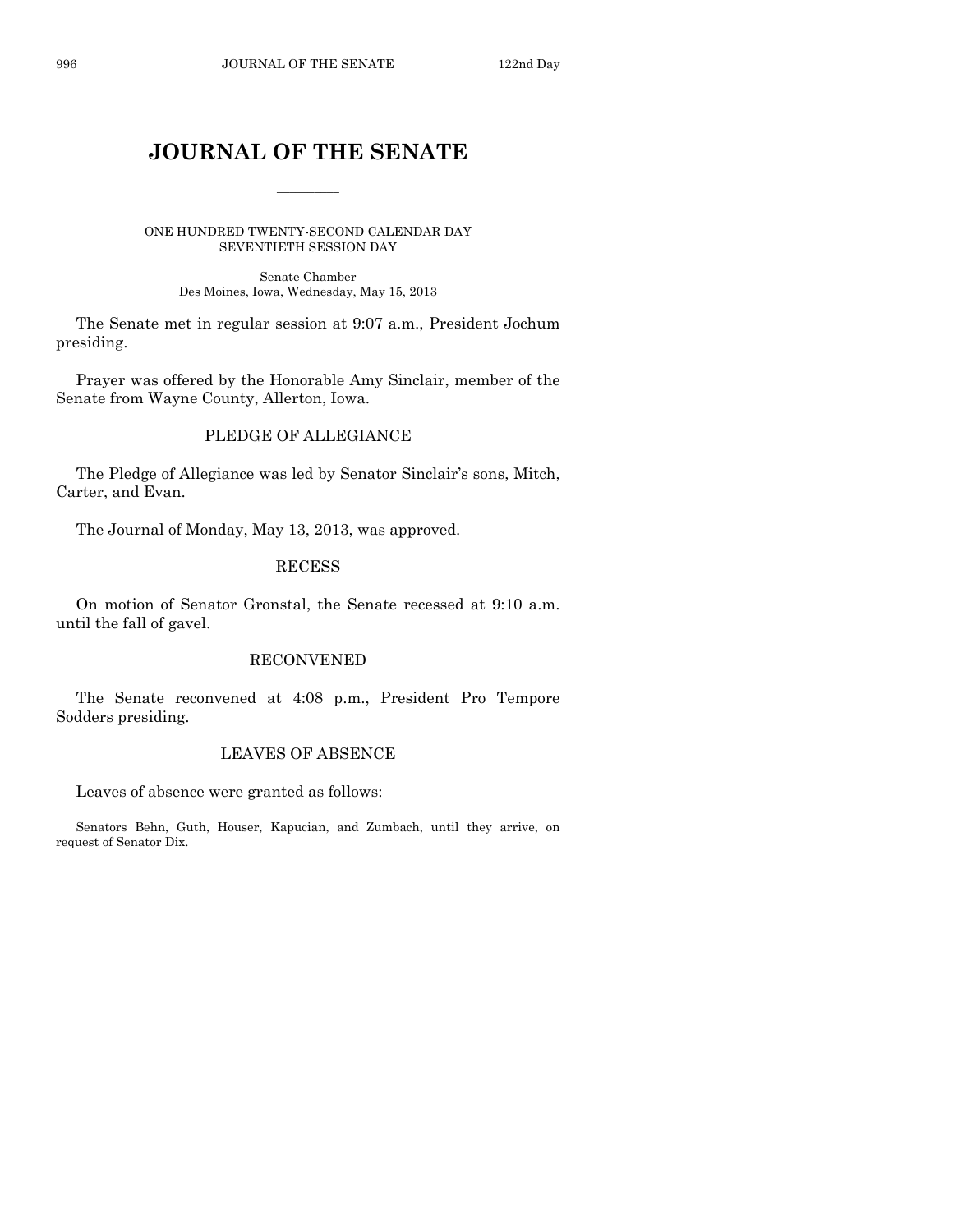#### CONSIDERATION OF BILL (Unfinished Business Calendar)

Senator Gronstal asked and received unanimous consent to take up for consideration [House File 586.](http://coolice.legis.state.ia.us/Cool-ICE/default.asp?Category=billinfo&Service=Billbook&frame=1&GA=85&hbill=HF586)

#### **[House File 586](http://coolice.legis.state.ia.us/Cool-ICE/default.asp?Category=billinfo&Service=Billbook&frame=1&GA=85&hbill=HF586)**

On motion of Senator Jochum, **[House File 586](http://coolice.legis.state.ia.us/Cool-ICE/default.asp?Category=billinfo&Service=Billbook&frame=1&GA=85&hbill=HF586)**, a bill for an act relating to the rulemaking process and state agency decision making, placed on the Unfinished Business Calendar on April 11, 2013, with report of committee recommending passage, was taken up for consideration.

Senator Jochum moved that the bill be read the last time now and placed upon its passage, which motion prevailed by a voice vote, and the bill was read the last time.

On the question "Shall the bill pass?" [\(H.F. 586\)](http://coolice.legis.state.ia.us/Cool-ICE/default.asp?Category=billinfo&Service=Billbook&frame=1&GA=85&hbill=HF586), the vote was:

Yeas, 44:

| Anderson     | Danielson          | Hogg      | Schoenjahn |
|--------------|--------------------|-----------|------------|
| Beall        | Dearden            | Horn      | Segebart   |
| Bertrand     | Dix                | Jochum    | Seng       |
| Black        | Dotzler            | Johnson   | Sinclair   |
| Boettger     | Dvorsky            | Mathis    | Smith      |
| Bolkcom      | $\rm Ernst$        | McCoy     | Sodders    |
| Bowman       | Feenstra           | Petersen  | Sorenson   |
| Brase        | Greiner            | Quirmbach | Taylor     |
| Breitbach    | Gronstal           | Ragan     | Whitver    |
| Chapman      | $\rm Hart$         | Rozenboom | Wilhelm    |
| Courtney     | Hatch              | Schneider | Zaun       |
| Nays, $1$ :  |                    |           |            |
| Chelgren     |                    |           |            |
| Absent, 5:   |                    |           |            |
| Behn<br>Guth | Houser<br>Kapucian | Zumbach   |            |

The bill, having received a constitutional majority, was declared to have passed the Senate and the title was agreed to.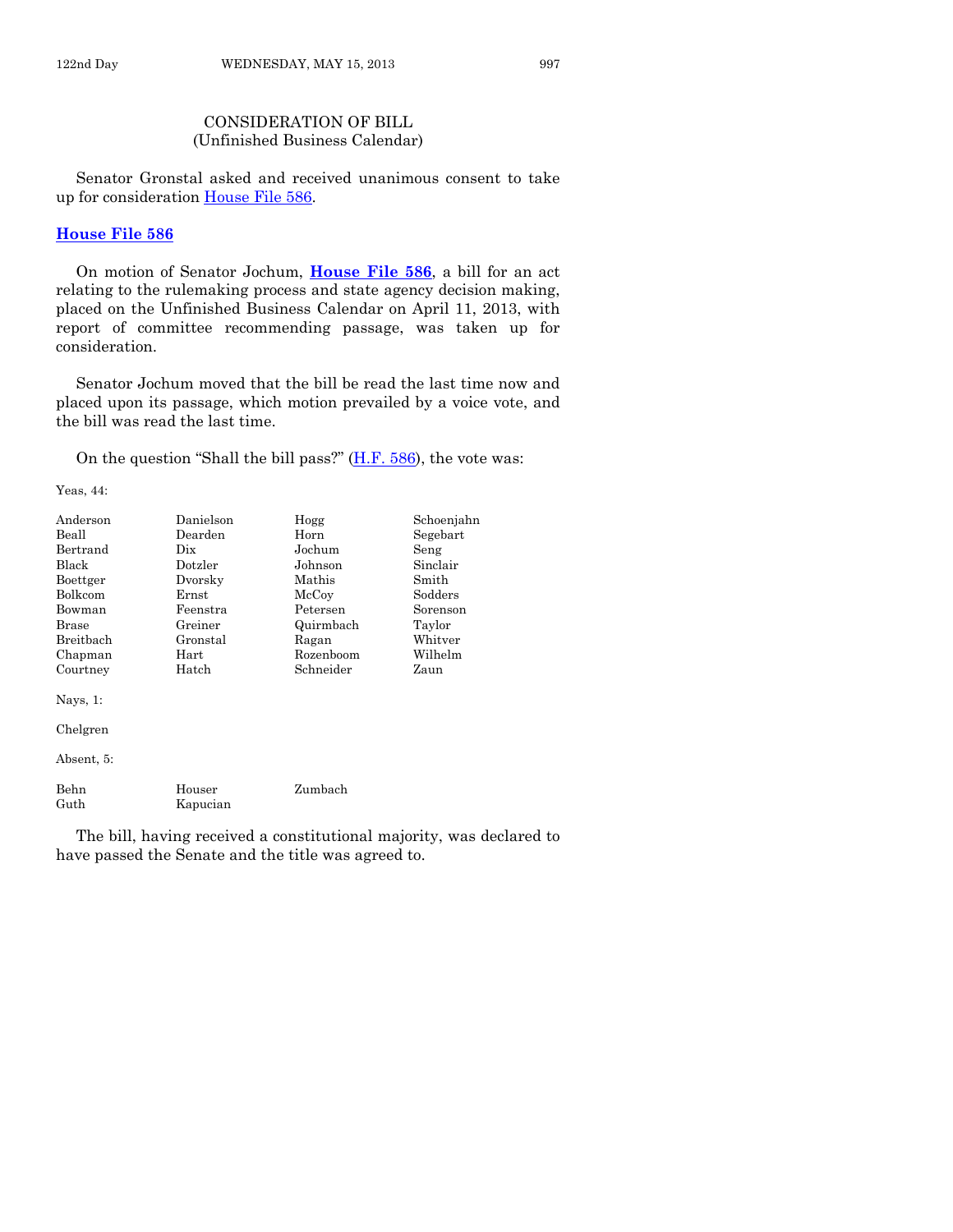President Jochum took the chair at 4:24 p.m.

#### CONSIDERATION OF BILL (Ways and Means Calendar)

Senator Gronstal asked and received unanimous consent to take up for consideration [Senate File 455.](http://coolice.legis.state.ia.us/Cool-ICE/default.asp?Category=billinfo&Service=Billbook&frame=1&GA=85&hbill=SF455)

#### **[Senate File 455](http://coolice.legis.state.ia.us/Cool-ICE/default.asp?Category=billinfo&Service=Billbook&frame=1&GA=85&hbill=SF455)**

On motion of Senator Dotzler, **[Senate File 455](http://coolice.legis.state.ia.us/Cool-ICE/default.asp?Category=billinfo&Service=Billbook&frame=1&GA=85&hbill=SF455)**, a bill for an act relating to an exemption from sales tax for the sales price from furnishing certain environmental testing services, was taken up for consideration.

Senator Dotzler moved that the bill be read the last time now and placed upon its passage, which motion prevailed by a voice vote, and the bill was read the last time.

On the question "Shall the bill pass?" [\(S.F. 455\)](http://coolice.legis.state.ia.us/Cool-ICE/default.asp?Category=billinfo&Service=Billbook&frame=1&GA=85&hbill=SF455), the vote was:

Yeas, 45:

| Anderson    | Danielson | Horn       | Seng     |
|-------------|-----------|------------|----------|
| Beall       | Dearden   | Jochum     | Sinclair |
| Bertrand    | Dix       | Johnson    | Smith    |
| Black       | Dotzler   | Mathis     | Sodders  |
| Boettger    | Dvorsky   | McCoy      | Sorenson |
| Bolkcom     | Ernst     | Petersen   | Taylor   |
| Bowman      | Feenstra  | Quirmbach  | Whitver  |
| Brase       | Greiner   | Ragan      | Wilhelm  |
| Breitbach   | Gronstal  | Rozenboom  | Zaun     |
| Chapman     | Hart      | Schneider  |          |
| Chelgren    | Hatch     | Schoenjahn |          |
| Courtney    | Hogg      | Segebart   |          |
| Nays, none. |           |            |          |
| Absent, 5:  |           |            |          |
| Behn        | Houser    | Zumbach    |          |
| Guth        | Kapucian  |            |          |

The bill, having received a constitutional majority, was declared to have passed the Senate and the title was agreed to.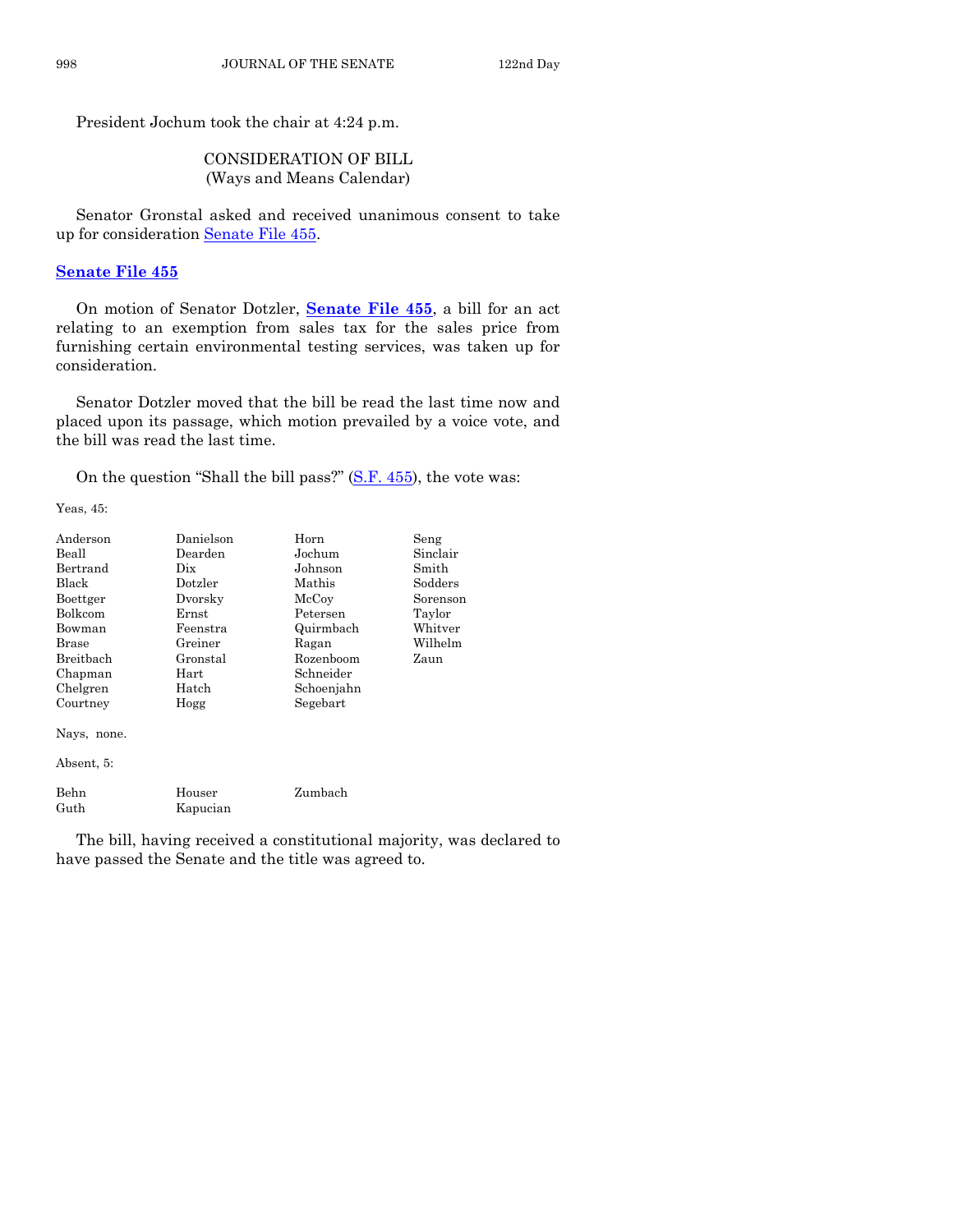#### IMMEDIATELY MESSAGED

Senator Gronstal asked and received unanimous consent that **[Senate File 455](http://coolice.legis.state.ia.us/Cool-ICE/default.asp?Category=billinfo&Service=Billbook&frame=1&GA=85&hbill=SF455)** and **[House File 586](http://coolice.legis.state.ia.us/Cool-ICE/default.asp?Category=billinfo&Service=Billbook&frame=1&GA=85&hbill=HF586)** be **immediately messaged** to the House.

#### CONSIDERATION OF BILL (Ways and Means Calendar)

Senator Gronstal asked and received unanimous consent to take up for consideration [House File 641.](http://coolice.legis.state.ia.us/Cool-ICE/default.asp?Category=billinfo&Service=Billbook&frame=1&GA=85&hbill=HF641)

#### **[House File 641](http://coolice.legis.state.ia.us/Cool-ICE/default.asp?Category=billinfo&Service=Billbook&frame=1&GA=85&hbill=HF641)**

On motion of Senator McCoy, **[House File 641](http://coolice.legis.state.ia.us/Cool-ICE/default.asp?Category=billinfo&Service=Billbook&frame=1&GA=85&hbill=HF641)**, a bill for an act authorizing the establishment of reinvestment districts following approval of the economic development authority board, providing for the remittance of certain state sales tax revenues and certain state hotel and motel tax revenues to municipalities, establishing a state reinvestment district fund, and making appropriations, with report of committee recommending amendment and passage, was taken up for consideration.

Senator McCoy offered amendment  $S-3247$ , filed by the committee on Ways and Means on May 9, 2013, striking and replacing everything after the enacting clause of the bill.

Senator Petersen offered amendment S–[3248,](http://coolice.legis.state.ia.us/Cool-ICE/default.asp?Category=billinfo&Service=Billbook&frame=1&GA=85&hbill=S3248) filed by Senators Petersen and McCoy from the floor to pages 2 and 4 of amendment S–[3247,](http://coolice.legis.state.ia.us/Cool-ICE/default.asp?Category=billinfo&Service=Billbook&frame=1&GA=85&hbill=S3247) and moved its adoption.

Amendment S-[3248](http://coolice.legis.state.ia.us/Cool-ICE/default.asp?Category=billinfo&Service=Billbook&frame=1&GA=85&hbill=S3248) to amendment S-[3247](http://coolice.legis.state.ia.us/Cool-ICE/default.asp?Category=billinfo&Service=Billbook&frame=1&GA=85&hbill=S3247) was adopted by a voice vote.

Senator Feenstra offered amendment S-[3249,](http://coolice.legis.state.ia.us/Cool-ICE/default.asp?Category=billinfo&Service=Billbook&frame=1&GA=85&hbill=S3249) filed by him from the floor to page 4 of amendment  $S-3247$ , and moved its adoption.

A record roll call was requested.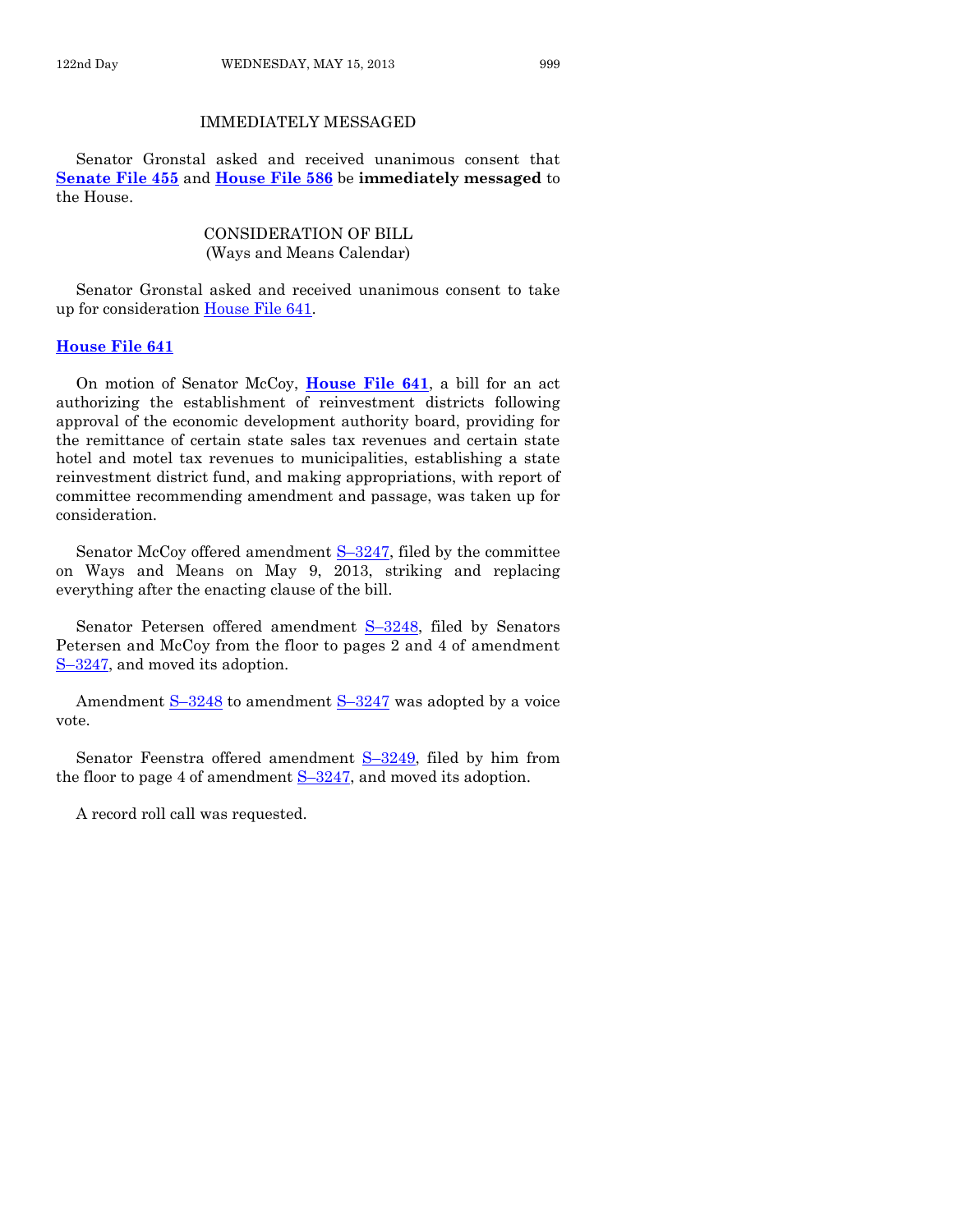On the question "Shall amendment S–[3249](http://coolice.legis.state.ia.us/Cool-ICE/default.asp?Category=billinfo&Service=Billbook&frame=1&GA=85&hbill=S3249) to amendment S–[3247](http://coolice.legis.state.ia.us/Cool-ICE/default.asp?Category=billinfo&Service=Billbook&frame=1&GA=85&hbill=S3247) be adopted?"  $(H.F. 641)$ , the vote was:

Rule 23, requiring all senators present to vote except those who express a conflict of interest, was invoked.

Yeas, 20:

| Anderson<br>Bertrand<br>Boettger<br>Bowman<br>Breitbach | Chapman<br>Chelgren<br>Dix<br>Ernst<br>Feenstra | Greiner<br>Johnson<br>Rozenboom<br>Schneider<br>Segebart | Sinclair<br>Smith<br>Sorenson<br>Whitver<br>Zaun |
|---------------------------------------------------------|-------------------------------------------------|----------------------------------------------------------|--------------------------------------------------|
| Nays, 25:                                               |                                                 |                                                          |                                                  |
| $\mathbf{r}$ $\mathbf{r}$                               | $\mathbf{r}$ , $\mathbf{r}$                     |                                                          | $\sim$                                           |

| Beall          | Dotzler  | Jochum     | Seng    |
|----------------|----------|------------|---------|
| Black          | Dvorsky  | Mathis     | Sodders |
| <b>Bolkcom</b> | Gronstal | McCoy      | Taylor  |
| Brase          | Hart     | Petersen   | Wilhelm |
| Courtney       | Hatch    | Quirmbach  |         |
| Danielson      | Hogg     | Ragan      |         |
| Dearden        | Horn     | Schoenjahn |         |
|                |          |            |         |

Absent, 5:

| Behn | Houser   | Zumbach |
|------|----------|---------|
| Guth | Kapucian |         |

Amendment S-[3249](http://coolice.legis.state.ia.us/Cool-ICE/default.asp?Category=billinfo&Service=Billbook&frame=1&GA=85&hbill=S3249) to amendment S-[3247](http://coolice.legis.state.ia.us/Cool-ICE/default.asp?Category=billinfo&Service=Billbook&frame=1&GA=85&hbill=S3247) lost.

Senator McCoy moved the adoption of amendment  $S-3247$ , as amended.

Amendment S-[3247,](http://coolice.legis.state.ia.us/Cool-ICE/default.asp?Category=billinfo&Service=Billbook&frame=1&GA=85&hbill=S3247) as amended, was adopted by a voice vote.

Senator McCoy moved that the bill be read the last time now and placed upon its passage, which motion prevailed by a voice vote, and the bill was read the last time.

On the question "Shall the bill pass?" [\(H.F. 641\)](http://coolice.legis.state.ia.us/Cool-ICE/default.asp?Category=billinfo&Service=Billbook&frame=1&GA=85&hbill=HF641), the vote was:

Yeas, 43:

Courtney Hogg Danielson Horn Dearden Jochum Dix Johnson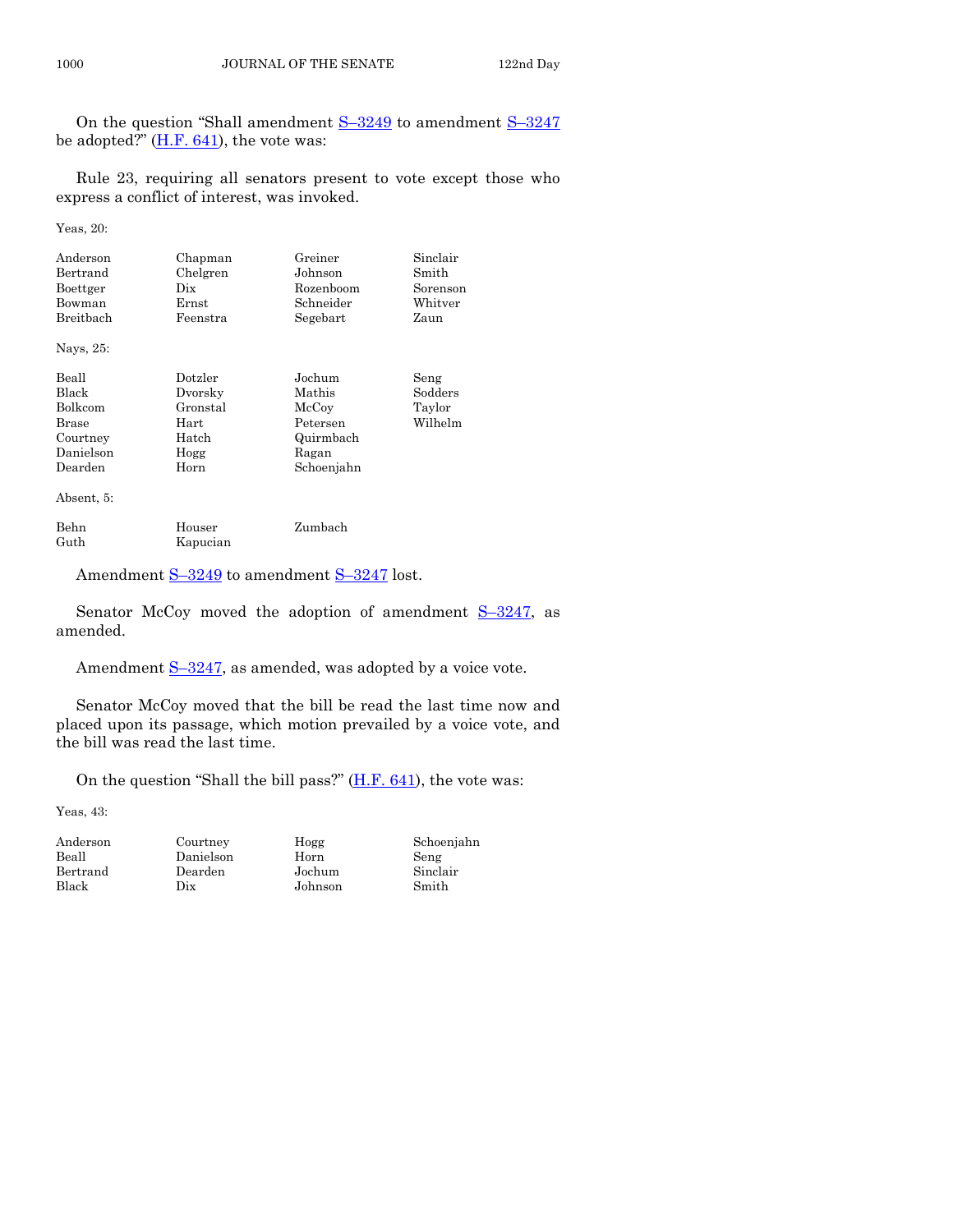| Boettger     | Dotzler    | Mathis    | Sodders  |
|--------------|------------|-----------|----------|
| Bolkcom      | Dvorsky    | McCoy     | Sorenson |
| Bowman       | Ernst      | Petersen  | Taylor   |
| <b>Brase</b> | Feenstra   | Quirmbach | Whitver  |
| Breitbach    | Gronstal   | Ragan     | Wilhelm  |
| Chapman      | $\rm Hart$ | Rozenboom | Zaun     |
| Chelgren     | Hatch      | Schneider |          |
| Nays, 2:     |            |           |          |
| Greiner      | Segebart   |           |          |
| Absent, 5:   |            |           |          |
| Behn         | Houser     | Zumbach   |          |
| Guth         | Kapucian   |           |          |

The bill, having received a constitutional majority, was declared to have passed the Senate and the title was agreed to.

#### IMMEDIATELY MESSAGED

Senator Gronstal asked and received unanimous consent that **[House File 641](http://coolice.legis.state.ia.us/Cool-ICE/default.asp?Category=billinfo&Service=Billbook&frame=1&GA=85&hbill=HF641)** be **immediately messaged** to the House.

#### CONFERENCE COMMITTEE REPORT RECEIVED

#### **[Senate File 447](http://coolice.legis.state.ia.us/Cool-ICE/default.asp?Category=billinfo&Service=Billbook&frame=1&GA=85&hbill=SF447)**

A conference committee report, signed by the following Senate and House members, was filed May 15, 2013, on **[Senate File 447](http://coolice.legis.state.ia.us/Cool-ICE/default.asp?Category=billinfo&Service=Billbook&frame=1&GA=85&hbill=SF447)**, a bill for an act relating to appropriations to the justice system and including effective dates:

On the part of the Senate: On the part of the House:

THOMAS G. COURTNEY, Chair GARY WORTHAN, Chair GOBERT M. HOGG MARTI ANDERSON ROBERT M. HOGG MARTI ANDERSON

**JULIAN GARRETT** TODD TAYLOR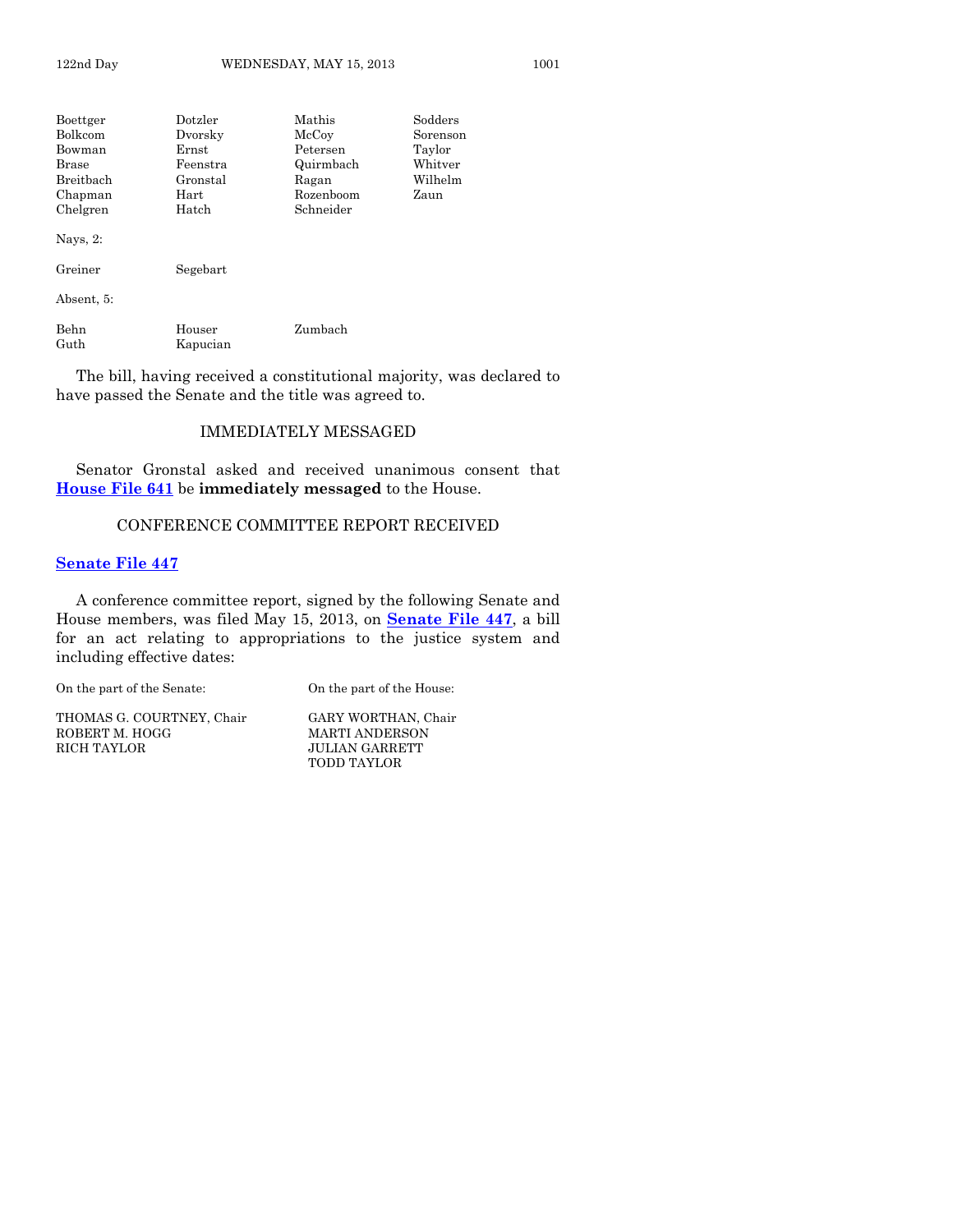# CONFERENCE COMMITTEE REPORT CONSIDERED

# **[Senate File 447](http://coolice.legis.state.ia.us/Cool-ICE/default.asp?Category=billinfo&Service=Billbook&frame=1&GA=85&hbill=SF447)**

Senator Courtney called up the conference committee report on **[Senate File 447](http://coolice.legis.state.ia.us/Cool-ICE/default.asp?Category=billinfo&Service=Billbook&frame=1&GA=85&hbill=SF447)**, a bill for an act relating to appropriations to the justice system and including effective dates, filed on May 15, 2013.

[\(Senate File 447](http://coolice.legis.state.ia.us/Cool-ICE/default.asp?Category=billinfo&Service=Billbook&frame=1&GA=85&hbill=SF447) was deferred.)

The Senate stood at ease at 5:20 p.m. until the fall of the gavel for the purpose of a Republican party caucus.

The Senate resumed session at 6:34 p.m., President Jochum presiding.

The Senate resumed consideration of [Senate File 447,](http://coolice.legis.state.ia.us/Cool-ICE/default.asp?Category=billinfo&Service=Billbook&frame=1&GA=85&hbill=SF447) previously deferred.

Senator Courtney moved the adoption of the conference committee report on [Senate File 447.](http://coolice.legis.state.ia.us/Cool-ICE/default.asp?Category=billinfo&Service=Billbook&frame=1&GA=85&hbill=SF447)

The motion prevailed by a voice vote; and the conference committee report, and the recommendations and amendments contained therein, was adopted.

Senator Courtney moved that the bill be read the last time now and placed upon its passage, which motion prevailed by a voice vote, and the bill was read the last time.

On the question "Shall the bill pass?" [\(S.F. 447\)](http://coolice.legis.state.ia.us/Cool-ICE/default.asp?Category=billinfo&Service=Billbook&frame=1&GA=85&hbill=SF447), the vote was:

Yeas, 27:

| Beall     |  |
|-----------|--|
| Black     |  |
| Bolkcom   |  |
| Bowman    |  |
| Brase     |  |
| Breithach |  |
| Courtney  |  |

Beall Danielson Hogg Ragan Black Dearden Horn Schoenjahn Dotzler Jochum Seng<br>Dvorsky Mathis Sodders Dvorsky Mathis Gronstal McCoy Taylor Hart Petersen Wilhelm Hatch Quirmbach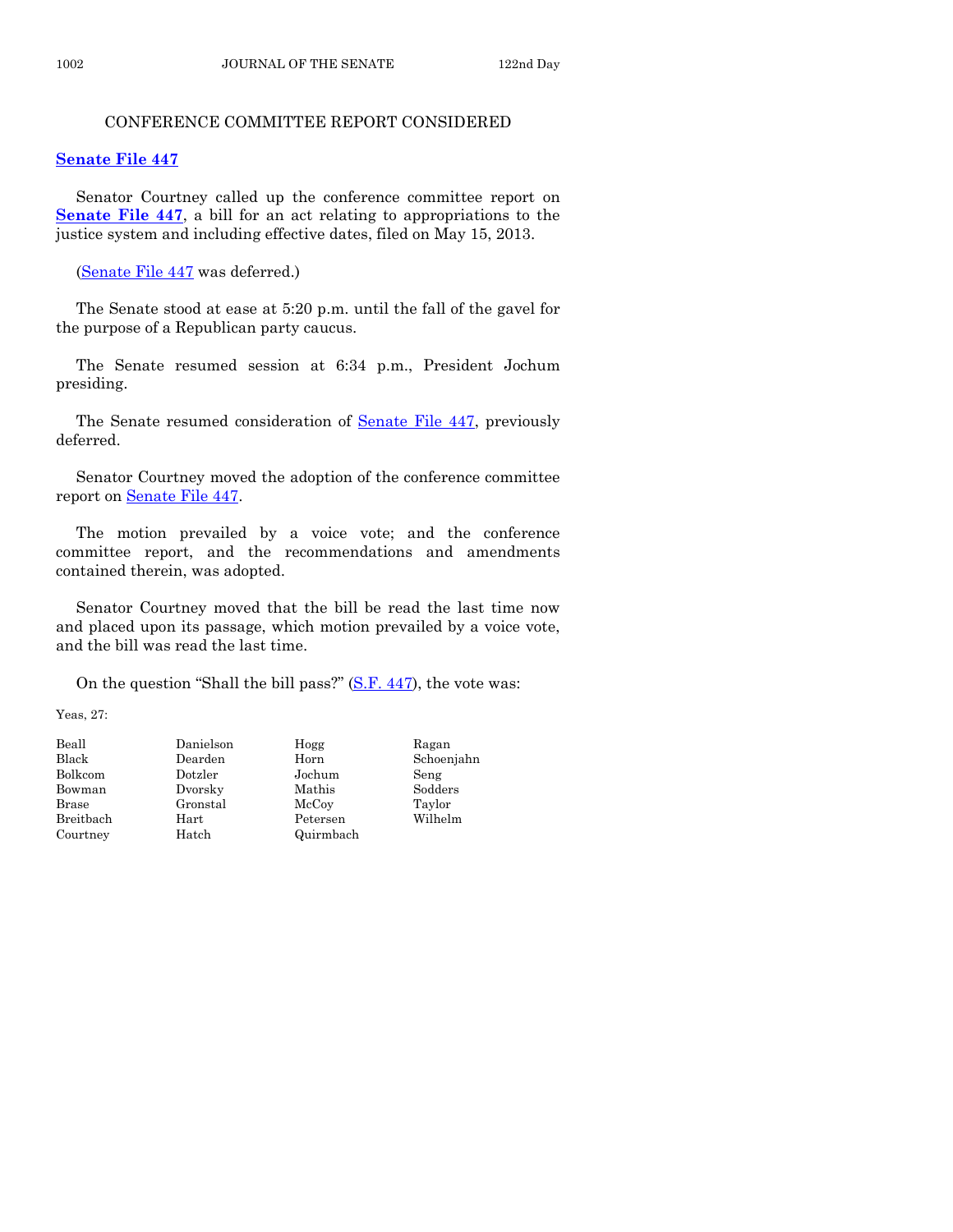Nays, 18:

| Anderson<br>Bertrand<br>Boettger<br>Chapman<br>Chelgren<br>Absent, 5: | Dix<br>Ernst<br>Feenstra<br>Greiner<br>Johnson | Rozenboom<br>Schneider<br>Segebart<br>Sinclair<br>Smith | Sorenson<br>$\rm Whitter$<br>Zaun |
|-----------------------------------------------------------------------|------------------------------------------------|---------------------------------------------------------|-----------------------------------|
| Behn<br>Guth                                                          | Houser<br>Kapucian                             | Zumbach                                                 |                                   |

The bill, having received a constitutional majority, was declared to have passed the Senate and the title was agreed to.

#### CONFERENCE COMMITTEE REPORT RECEIVED

#### **[Senate File 430](http://coolice.legis.state.ia.us/Cool-ICE/default.asp?Category=billinfo&Service=Billbook&frame=1&GA=85&hbill=SF430)**

A conference committee report, signed by the following Senate and House members, was filed May 15, 2013, on **[Senate File 430](http://coolice.legis.state.ia.us/Cool-ICE/default.asp?Category=billinfo&Service=Billbook&frame=1&GA=85&hbill=SF430)**, a bill for an act relating to appropriations to the department of cultural affairs, the economic development authority, the board of regents and certain board of regents institutions, the department of workforce development, the Iowa finance authority, and the public employment relations board, providing for other properly related matters, and including effective date and retroactive applicability provisions:

| On the part of the Senate:                                     | On the part of the House:                              |
|----------------------------------------------------------------|--------------------------------------------------------|
| WILLIAM A. DOTZLER, JR., Chair<br>RITA HART<br>DR. JOE M. SENG | DAVE DEYOE, Chair<br>MARY ANN HANUSA<br>BOBBY KAUFMANN |
|                                                                | <b>BOB KRESSIG</b>                                     |

#### CONFERENCE COMMITTEE REPORT CONSIDERED

#### **[Senate File 430](http://coolice.legis.state.ia.us/Cool-ICE/default.asp?Category=billinfo&Service=Billbook&frame=1&GA=85&hbill=SF430)**

Senator Dotzler called up the conference committee report on **[Senate File 430](http://coolice.legis.state.ia.us/Cool-ICE/default.asp?Category=billinfo&Service=Billbook&frame=1&GA=85&hbill=SF430)**, a bill for an act relating to appropriations to the department of cultural affairs, the economic development authority, the board of regents and certain board of regents institutions, the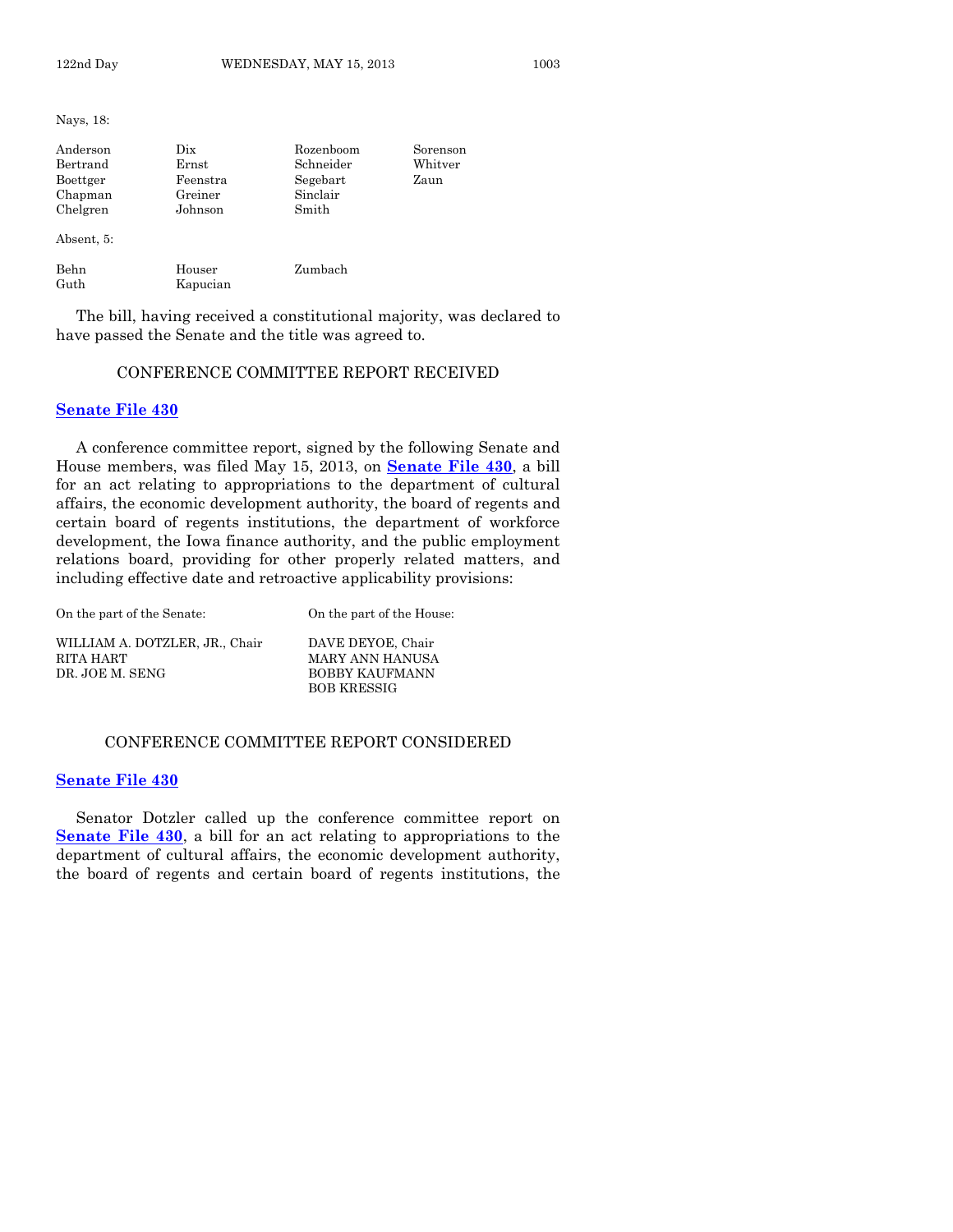department of workforce development, the Iowa finance authority, and the public employment relations board, providing for other properly related matters, and including effective date and retroactive applicability provisions, filed on May 15, 2013, and moved its adoption.

The motion prevailed by a voice vote; and the conference committee report, and the recommendations and amendments contained therein, was adopted.

Senator Dotzler moved that the bill be read the last time now and placed upon its passage, which motion prevailed by a voice vote, and the bill was read the last time.

On the question "Shall the bill pass?" [\(S.F. 430\)](http://coolice.legis.state.ia.us/Cool-ICE/default.asp?Category=billinfo&Service=Billbook&frame=1&GA=85&hbill=SF430), the vote was:

Yeas, 27:

| Beall<br>Bertrand<br>Black<br>Bolkcom<br>Bowman<br>Brase<br>Courtney<br>Nays, 18: | Danielson<br>Dearden<br>Dotzler<br>Dvorsky<br>Gronstal<br>Hart<br>Hatch | Hogg<br>Horn<br>Jochum<br>Mathis<br>McCoy<br>Petersen<br>Quirmbach | Ragan<br>Schoenjahn<br>Seng<br>Sodders<br>Taylor<br>Wilhelm |
|-----------------------------------------------------------------------------------|-------------------------------------------------------------------------|--------------------------------------------------------------------|-------------------------------------------------------------|
| Anderson<br>Boettger<br>Breitbach<br>Chapman<br>Chelgren<br>Absent, 5:            | Dix<br>Ernst<br>Feenstra<br>Greiner<br>Johnson                          | Rozenboom<br>Schneider<br>Segebart<br>Sinclair<br>Smith            | Sorenson<br>Whitver<br>Zaun                                 |
| Behn<br>Guth                                                                      | Houser<br>Kapucian                                                      | Zumbach                                                            |                                                             |

The bill, having received a constitutional majority, was declared to have passed the Senate and the title, as amended, was agreed to.

#### IMMEDIATELY MESSAGED

Senator Gronstal asked and received unanimous consent that **Senate Files 430** and **447** be **immediately messaged** to the House.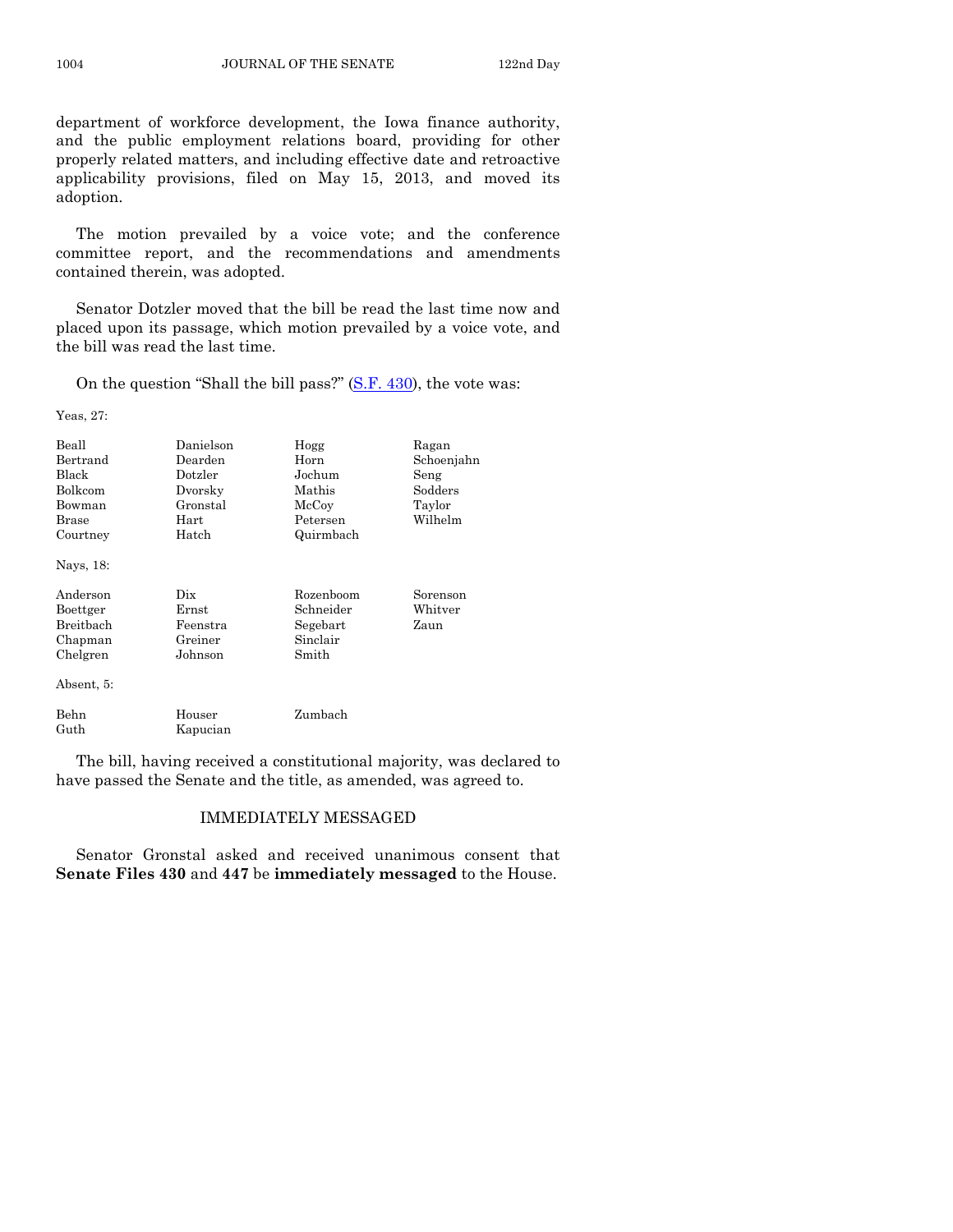#### HOUSE MESSAGES RECEIVED AND CONSIDERED

The following messages were received from the Chief Clerk of the House:

MADAM PRESIDENT: I am directed to inform your honorable body that the House has on May 15, 2013, **amended and passed** the following bill in which the concurrence of the Senate is asked:

**[Senate File 406](http://coolice.legis.state.ia.us/Cool-ICE/default.asp?Category=billinfo&Service=Billbook&frame=1&GA=85&hbill=SF406)**, a bill for an act relating to involuntary commitments for persons with substance-related disorders, mental illness, and intellectual disabilities, and providing for the creation of an office of mental health advocate in the department of human rights and including effective date provisions. (S–[3252\)](http://coolice.legis.state.ia.us/Cool-ICE/default.asp?Category=billinfo&Service=Billbook&frame=1&GA=85&hbill=S3252)

ALSO: That the House has on May 15, 2013, **concurred** in the Senate amendment **and passed** the following bill in which the concurrence of the House was asked:

**[House File 592](http://coolice.legis.state.ia.us/Cool-ICE/default.asp?Category=billinfo&Service=Billbook&frame=1&GA=85&hbill=HF592)**, a bill for an act relating to payments from the indigent defense fund by the state public defender.

ALSO: That the House has on May 15, 2013, **passed** the following bill in which the concurrence of the Senate is asked:

**[House File 626](http://coolice.legis.state.ia.us/Cool-ICE/default.asp?Category=billinfo&Service=Billbook&frame=1&GA=85&hbill=HF626)**, a bill for an act relating to the collection of sales and use tax in this state, including retailers maintaining a place of business in this state, agreements relating to the collection of sales and use taxes, sales of tangible personal property and services to the state, related reporting requirements, and the transfer of certain sales and use tax revenues to the taxpayers trust fund.

Read first time and referred to committee on **Ways and Means**.

The Senate stood at ease at 7:01 p.m. until the fall of the gavel.

The Senate resumed session at 7:21 p.m., President Jochum presiding.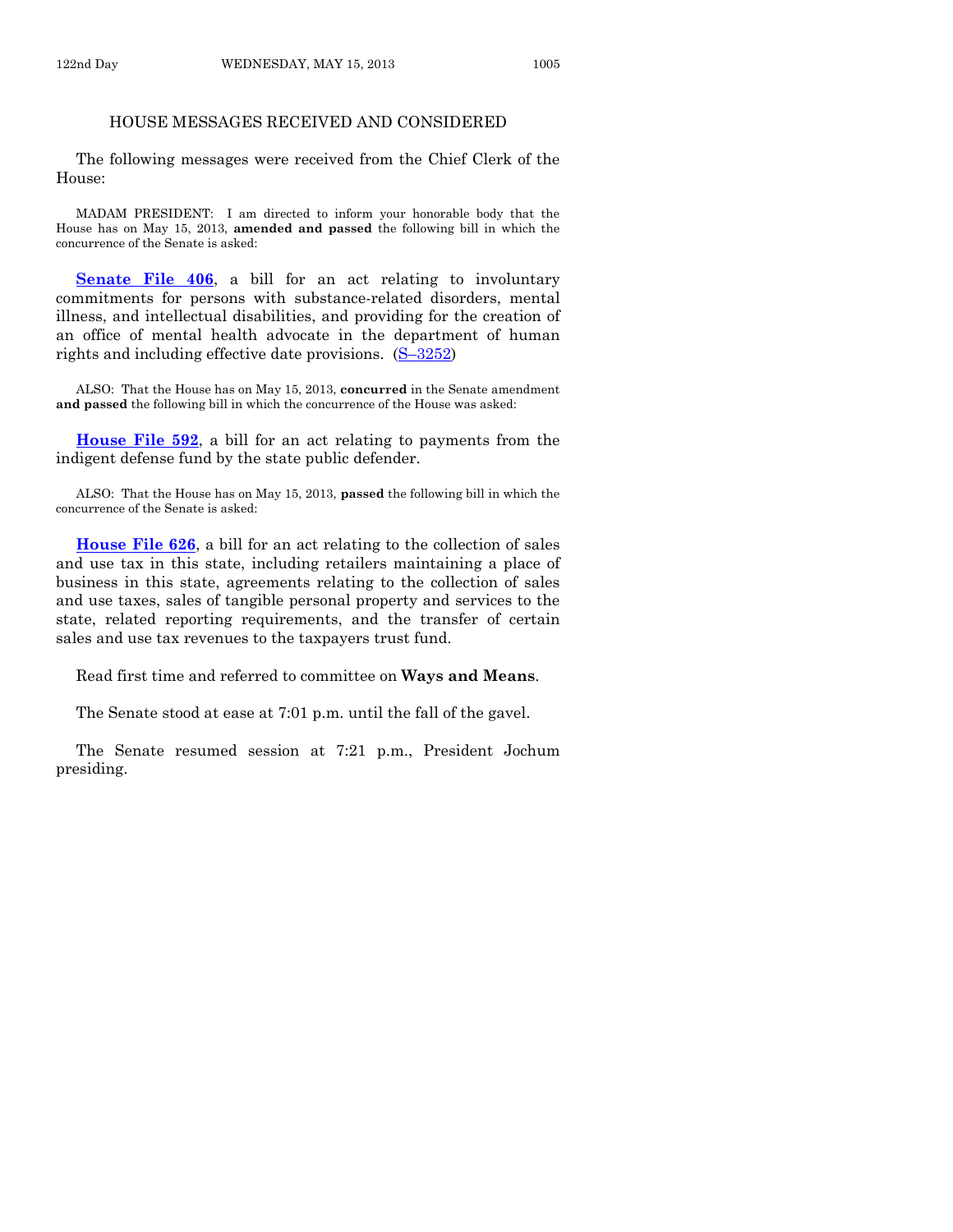#### HOUSE MESSAGE RECEIVED AND CONSIDERED

The following message was received from the Chief Clerk of the House:

MADAM PRESIDENT: I am directed to inform your honorable body that the House has on May 15, 2013, **adopted** the conference committee report **and passed [House File 603](http://coolice.legis.state.ia.us/Cool-ICE/default.asp?Category=billinfo&Service=Billbook&frame=1&GA=85&hbill=HF603)**, a bill for an act relating to and making appropriations to certain state departments, agencies, funds, and certain other entities, providing for regulatory authority, and other properly related matters.

# CONFERENCE COMMITTEE REPORT RECEIVED

# **[House File 603](http://coolice.legis.state.ia.us/Cool-ICE/default.asp?Category=billinfo&Service=Billbook&frame=1&GA=85&hbill=HF603)**

A conference committee report, signed by the following Senate and House members, was filed May 15, 2013, on **[House File 603](http://coolice.legis.state.ia.us/Cool-ICE/default.asp?Category=billinfo&Service=Billbook&frame=1&GA=85&hbill=HF603)**, a bill for an act relating to and making appropriations to certain state departments, agencies, funds, and certain other entities, providing for regulatory authority, and other properly related matters:

| On the part of the Senate: | On the part of the House: |
|----------------------------|---------------------------|
| LIZ MATHIS, Chair          | RALPH WATTS, Chair        |
| <b>CHRIS BRASE</b>         | <b>TEDD GASSMAN</b>       |
| <b>JEFF DANIELSON</b>      | <b>BRUCE HUNTER</b>       |
|                            | DAN KELLEY                |
|                            | GUY VANDER LINDEN         |

### CONFERENCE COMMITTEE REPORT CONSIDERED

## **[House File 603](http://coolice.legis.state.ia.us/Cool-ICE/default.asp?Category=billinfo&Service=Billbook&frame=1&GA=85&hbill=HF603)**

Senator Mathis called up the conference committee report on **[House File 603](http://coolice.legis.state.ia.us/Cool-ICE/default.asp?Category=billinfo&Service=Billbook&frame=1&GA=85&hbill=HF603)**, a bill for an act relating to and making appropriations to certain state departments, agencies, funds, and certain other entities, providing for regulatory authority, and other properly related matters, filed on May 15, 2013, and moved its adoption.

The motion prevailed by a voice vote; and the conference committee report, and the recommendations and amendments contained therein, was adopted.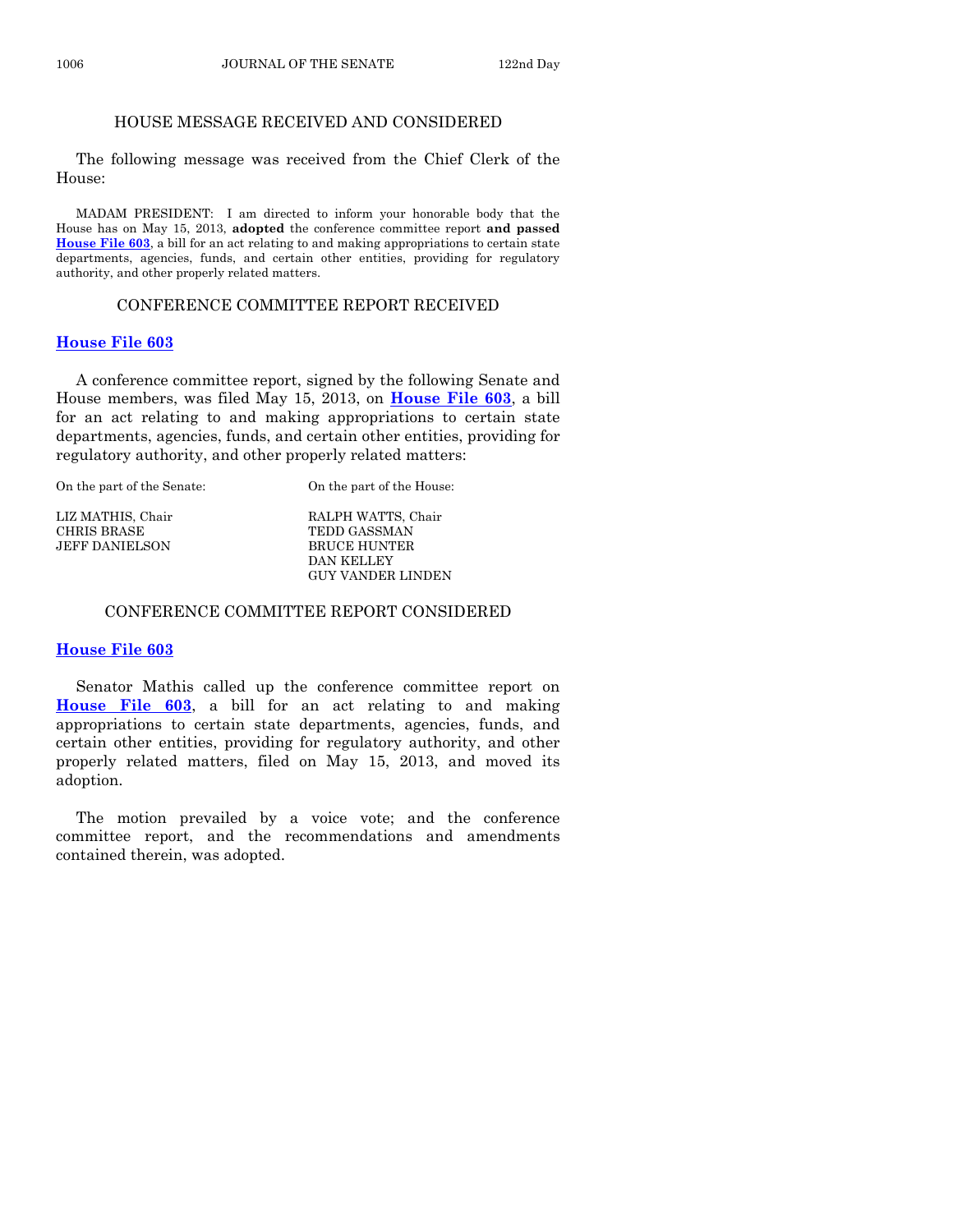Senator Mathis moved that the bill be read the last time now and placed upon its passage, which motion prevailed by a voice vote, and the bill was read the last time.

On the question "Shall the bill pass?"  $(H.F. 603)$ , the vote was:

Yeas, 26:

Guth Kapucian

| Beall<br>Black<br>Bolkcom<br>Bowman<br>Brase<br>Courtney<br>Danielson<br>Nays, 19: | Dearden<br>Dotzler<br>Dvorsky<br>Gronstal<br>Hart<br>Hatch<br>Hogg | Horn<br>Jochum<br>Mathis<br>McCoy<br>Petersen<br>Quirmbach<br>Ragan | Schoenjahn<br>Seng<br>Sodders<br>Taylor<br>Wilhelm |
|------------------------------------------------------------------------------------|--------------------------------------------------------------------|---------------------------------------------------------------------|----------------------------------------------------|
| Anderson<br>Bertrand<br>Boettger<br><b>Breithach</b><br>Chapman<br>Absent, 5:      | Chelgren<br>Dix<br>Ernst<br>Feenstra<br>Greiner                    | Johnson<br>Rozenboom<br>Schneider<br>Segebart<br>Sinclair           | Smith<br>Sorenson<br>Whitver<br>Zaun               |
| Behn                                                                               | Houser                                                             | Zumbach                                                             |                                                    |

The bill, having received a constitutional majority, was declared to have passed the Senate and the title was agreed to.

#### ADJOURNMENT

On motion of Senator Gronstal, the Senate adjourned at 7:29 p.m. until 10:00 a.m., Thursday, May 16, 2013.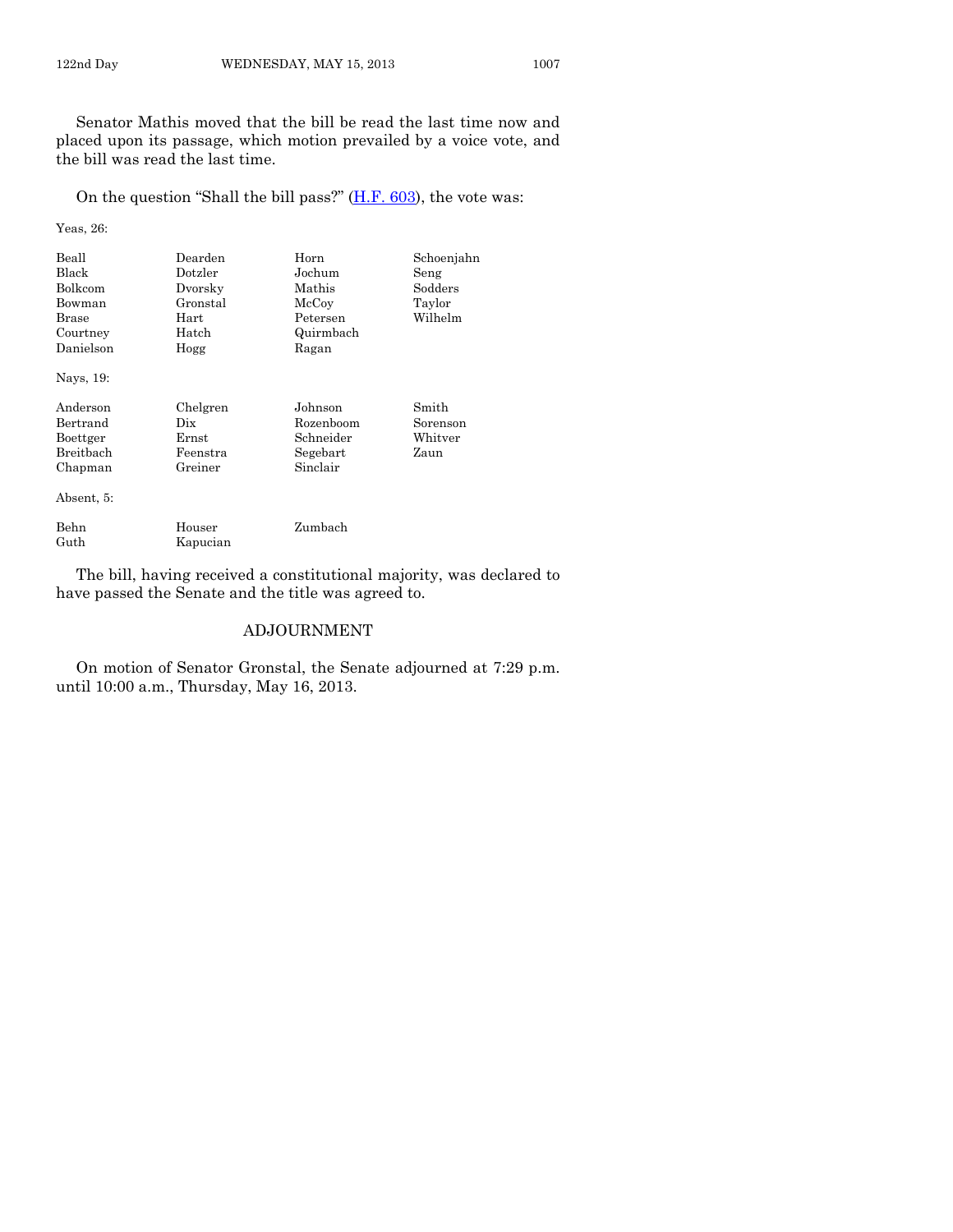#### **APPENDIX**

#### CERTIFICATE OF RECOGNITION

The Secretary of the Senate issued the following certificate of recognition:

Gary Hinzman, Cedar Rapids – Upon his retirement after 24 years of dedicated service to the Sixth Judicial District Department of Correctional Services. Senator Dvorsky.

#### REPORT OF COMMITTEE MEETING

#### **WAYS AND MEANS**

**Convened:** Wednesday, May 15, 2013, 9:15 a.m.

**Recessed:** 9:20 a.m.

**Reconvened:** 10:10 a.m.

**Members Present:** Bolkcom, Chair; Seng, Vice Chair; Feenstra, Ranking Member; Behn, Bertrand, Black, Chapman, Dotzler, Hogg, Jochum, McCoy, Petersen, Quirmbach, Schneider, and Smith.

**Members Absent:** None.

**Committee Business:** Passed [HF 599;](http://coolice.legis.state.ia.us/Cool-ICE/default.asp?Category=billinfo&Service=Billbook&frame=1&GA=85&hbill=HF599) and HFs 615 and 640, both as amended.

**Adjourned:** 10:40 a.m.

#### SUBCOMMITTEE ASSIGNMENT

**[Senate File 267](http://coolice.legis.state.ia.us/Cool-ICE/default.asp?Category=billinfo&Service=Billbook&frame=1&GA=85&hbill=SF267)** (Reassigned)

WAYS AND MEANS: Seng, Chair; Chapman and Hogg

#### FINAL COMMITTEE REPORTS OF BILL ACTION

#### **WAYS AND MEANS**

Bill Title: **HOUSE FILE 599**, a bill for an act relating to beginning farmers by modifying the agricultural assets transfer tax credit, providing a custom farming contract tax credit, and terminating the agricultural loan assistance program, and including effective date and retroactive applicability provisions.

**Recommendation:** DO PASS.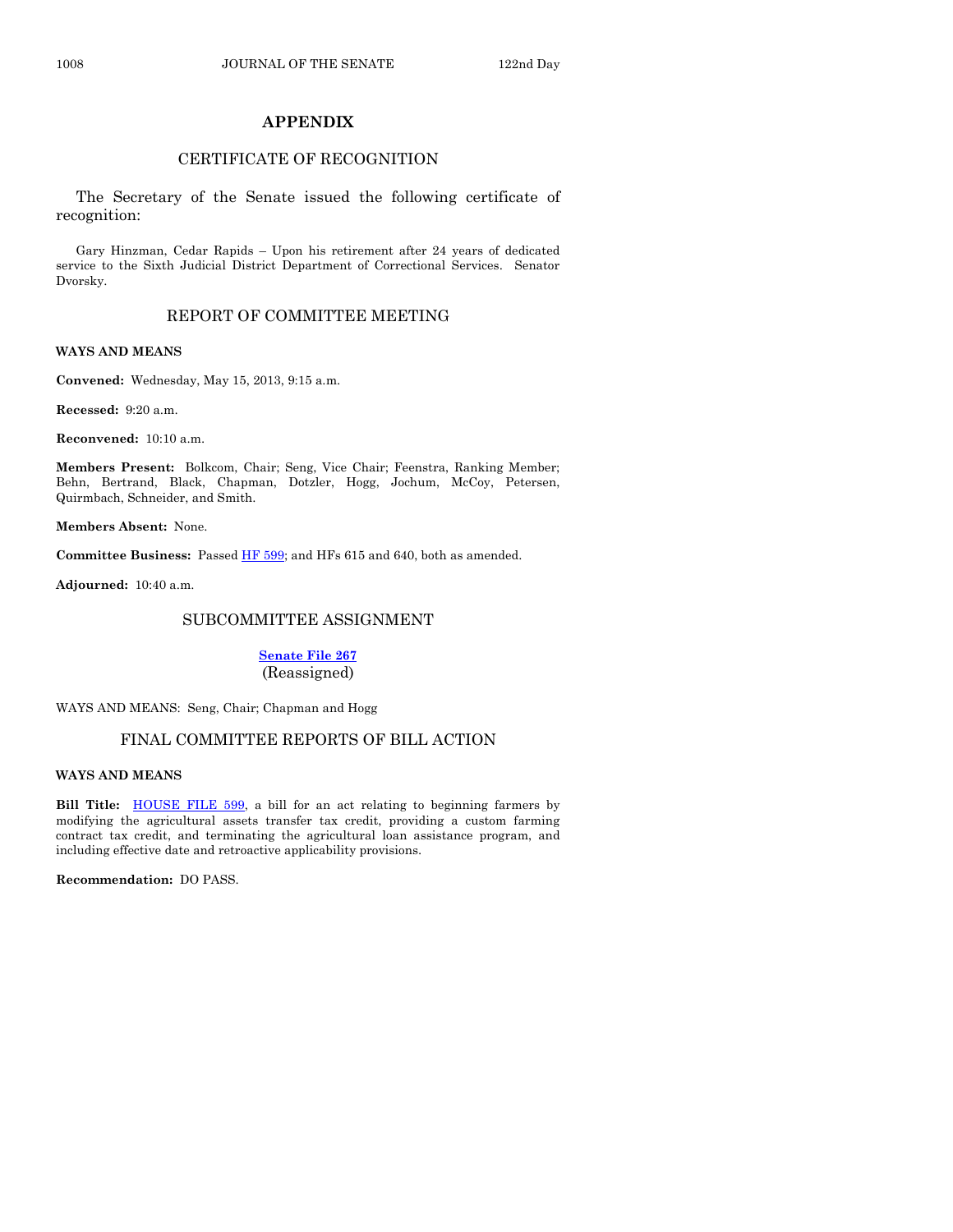**Final Vote:** Ayes, 15: Bolkcom, Seng, Feenstra, Behn, Bertrand, Black, Chapman, Dotzler, Hogg, Jochum, McCoy, Petersen, Quirmbach, Schneider, and Smith. Nays, none. Absent, none.

**Fiscal Note:** NOT REQUIRED UNDER JOINT RULE 17.

#### **ALSO:**

**Bill Title:** [HOUSE FILE 615,](http://coolice.legis.state.ia.us/Cool-ICE/default.asp?Category=billinfo&Service=Billbook&frame=1&GA=85&hbill=HF615) a bill for an act relating to the innovation fund investment tax credit by modifying the tax credit and the authority and duties of the Iowa innovation corporation relating to the tax credit, and including effective date and retroactive applicability provisions.

#### **Recommendation:** AMEND AND DO PASS, AS PROVIDED IN AMENDMENT S–[3250.](http://coolice.legis.state.ia.us/Cool-ICE/default.asp?Category=billinfo&Service=Billbook&frame=1&GA=85&hbill=S3250)

**Final Vote:** Ayes, 15: Bolkcom, Seng, Feenstra, Behn, Bertrand, Black, Chapman, Dotzler, Hogg, Jochum, McCoy, Petersen, Quirmbach, Schneider, and Smith. Nays, none. Absent, none.

**Fiscal Note:** NOT REQUIRED UNDER JOINT RULE 17.

#### **ALSO:**

**Bill Title:** [HOUSE FILE 640,](http://coolice.legis.state.ia.us/Cool-ICE/default.asp?Category=billinfo&Service=Billbook&frame=1&GA=85&hbill=HF640) a bill for an act relating to liquids which are flammable or combustible, by providing for the storage, marketing, and distribution of such liquids, providing for the marketing and distribution of liquids classified as motor fuel, including a conventional blendstock for oxygenate blending, and blended and unblended gasoline and diesel fuel, providing for liability, extending the period for determining the rates of the motor fuel tax based on calculating the distribution of ethanol blended gasoline and other motor fuel, including fees and penalties, and including effective date provisions.

#### **Recommendation:** AMEND AND DO PASS, AS PROVIDED IN AMENDMENT S–[3251.](http://coolice.legis.state.ia.us/Cool-ICE/default.asp?Category=billinfo&Service=Billbook&frame=1&GA=85&hbill=S3251)

**Final Vote:** Ayes, 15: Bolkcom, Seng, Feenstra, Behn, Bertrand, Black, Chapman, Dotzler, Hogg, Jochum, McCoy, Petersen, Quirmbach, Schneider, and Smith. Nays, none. Absent, none.

**Fiscal Note:** NOT REQUIRED UNDER JOINT RULE 17.

#### **PETITION**

The following petition was presented and placed on file:

From 27 members of the GFWC/Iowa Federation of Women's Clubs of Johnson County supporting legislation supporting [SSB 1247.](http://coolice.legis.state.ia.us/Cool-ICE/default.asp?Category=billinfo&Service=Billbook&frame=1&GA=85&hbill=SSB1247) Senator Dvorsky.